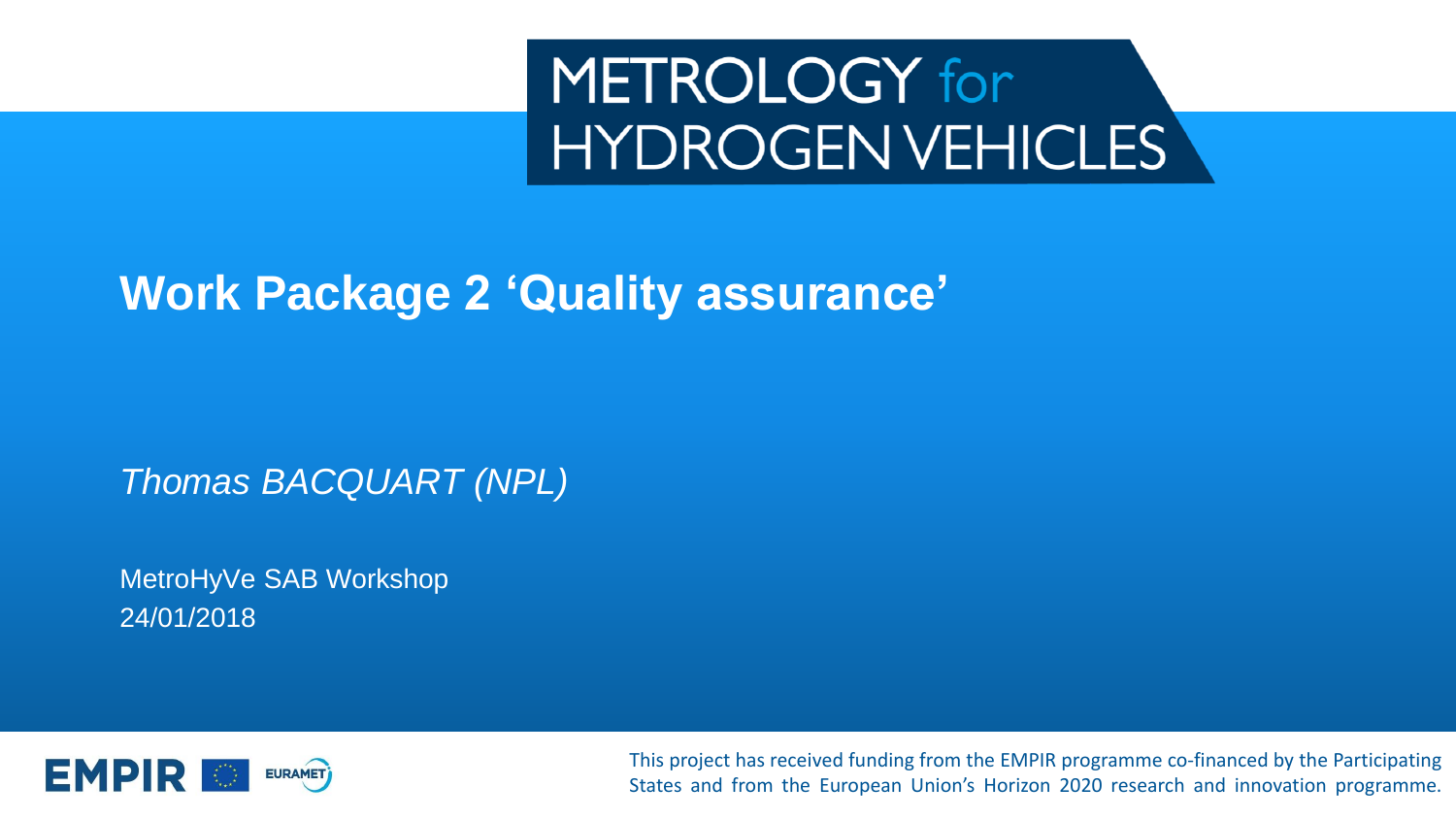#### **WP2 'Quality assurance' Overview**



#### **Aim**

#### To support hydrogen purity testing as specified in ISO 14687

- developing traceable offline gas analysis methods
- stable and accurate primary reference gas mixtures
- the metrological tools to enable the introduction of low cost gas analysers suitable for use by commercial gas analysis laboratories
- develop a robust method for accurately performing measurement of particulates



*Develop* and *validate* a *choice* of analytical methods and standards with *traceable reference values* to the existing and emerging hydrogen quality assurance laboratories.

Support the development of a European network of analytical laboratories capable of performing accurate hydrogen purity analysis as specified in ISO 14687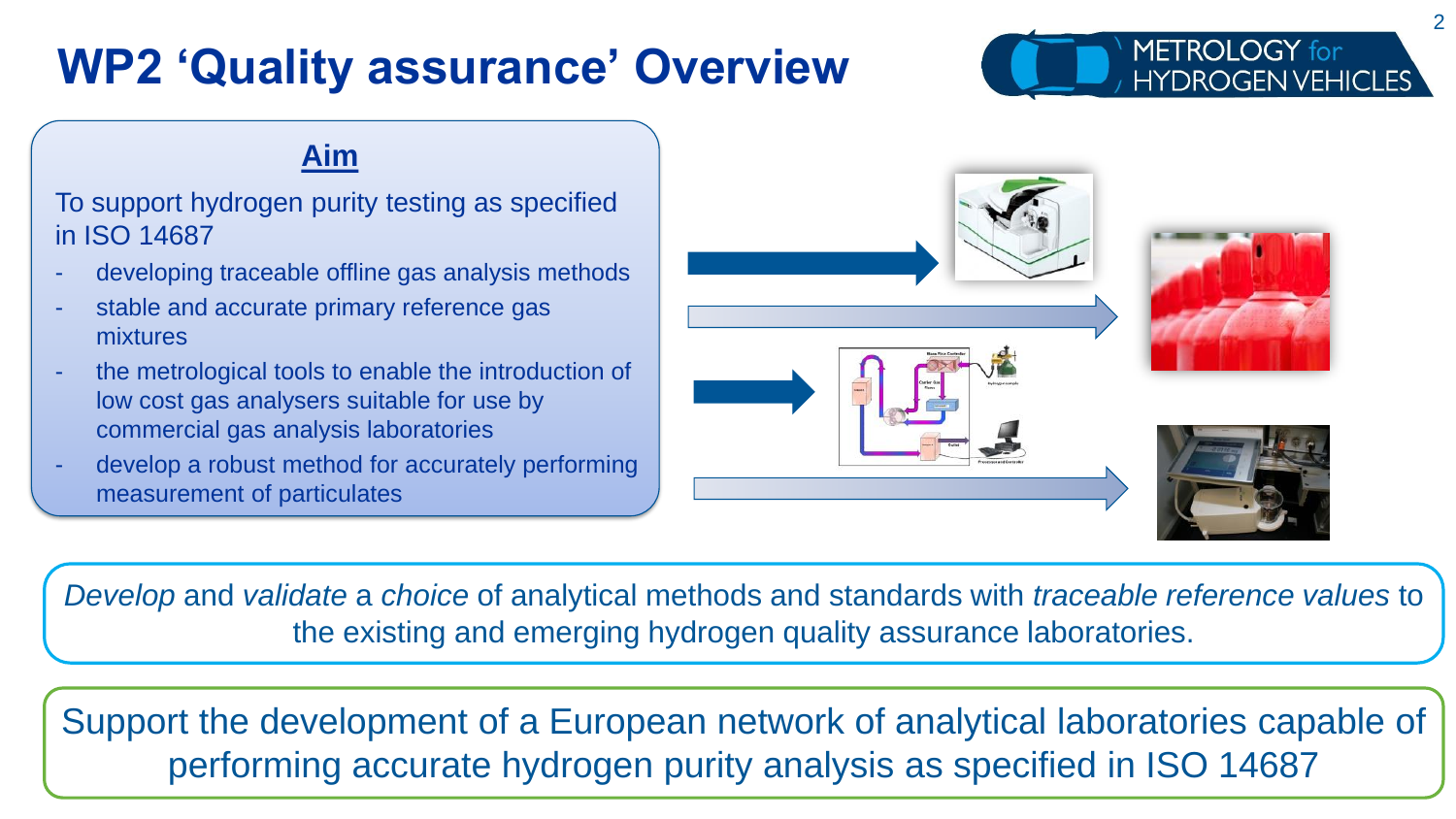#### **WP2 Tasks**



- Task 2.1: **Validated Analytical Methods for Measuring Reactive Compounds – M1-M34** (**VSL**, AP2E, AIR LIQUIDE, CEM, IFE, LINDE, NPL, SINTEF, RISE)
- Task 2.2: **Validated Methods For Performing Traceable Measurement Of Particles – M1-M36** (**NPL**, AIR LIQUIDE, ITM, NEN, SHELL, SINTEF)
- Task 2.3: **Primary reference gas mixtures and dynamic reference standards for low level impurities in hydrogen – M1-M31**

(**CEM**, LINDE, NPL, VSL)

- Task 2.4: **Optimisation of impurity enrichment devices – M1-M31** (**NPL**, SINTEF)
- Task 2.5: **A cost-efficient offline system for ISO 14687 purity analysis – M1-M34** (**RISE**, AP2E, CEM, IFE, LINDE, NEN, NPL)
- Task 2.6: **Interlaboratory comparison for ISO 14687 hydrogen measurements – M1-M36** (**NPL**, AIR LIQUIDE, CEM, IFE, LINDE, SHELL, SINTEF, RISE, VSL)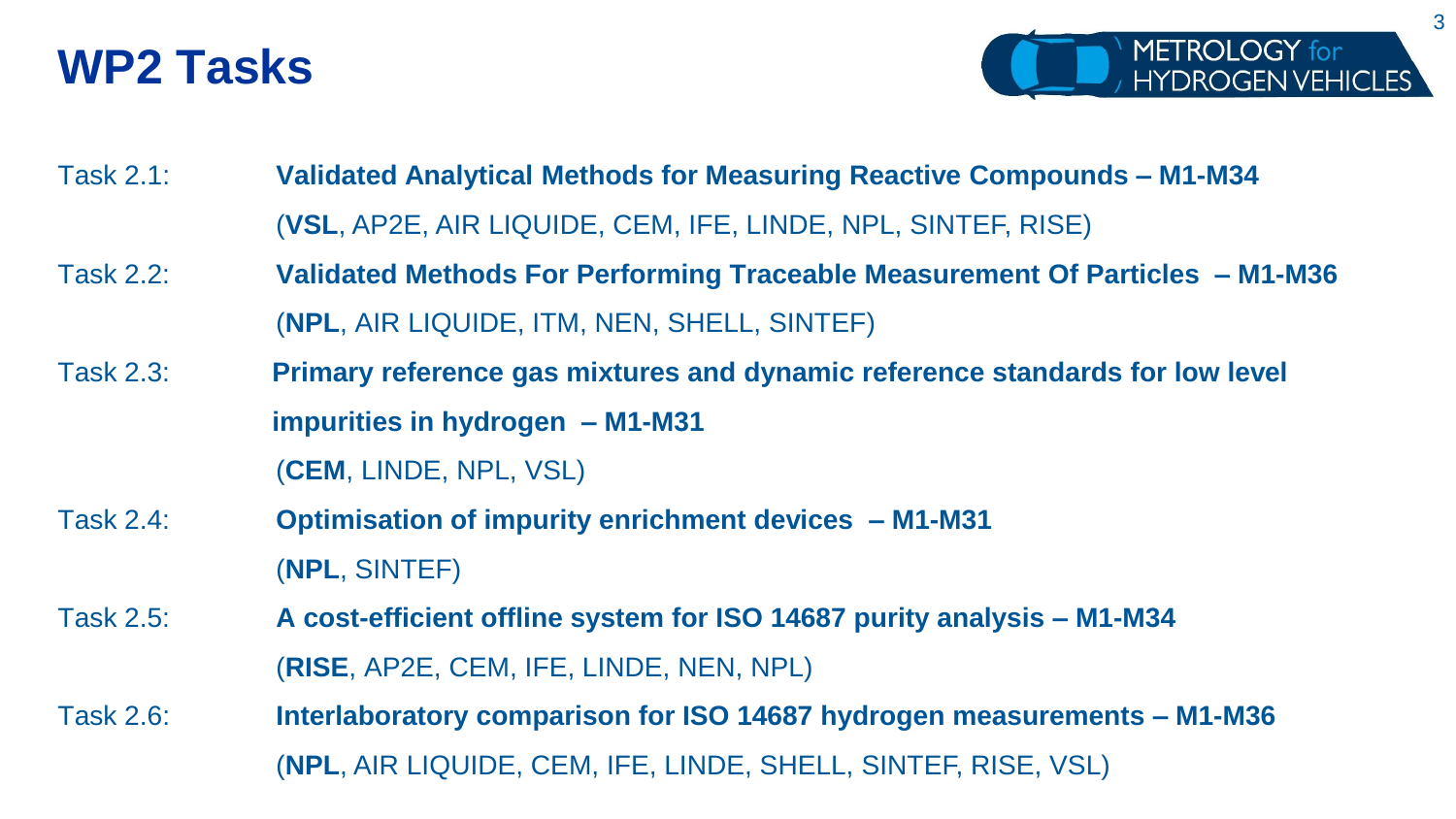#### **Validated analytical methods for measuring reactive compounds**



- **Objectives:** 
	- Review, develop, validate and disseminate the best analytical methods available for offline testing of hydrogen purity according to ISO 14687
- Review existing methods for hydrogen purity (ISO 14687 scope);
- Assessment of ASTM standards and comparison to selected European validated method;
- Assessment of JIS standards and comparison to selected European validated method;
- Method validated following the guidelines of EURACHEM Guide and new document ISO/CD 21087 "Hydrogen fuel - Analytical methods - Proton exchange membrane (PEM) fuel cell applications for road vehicles".

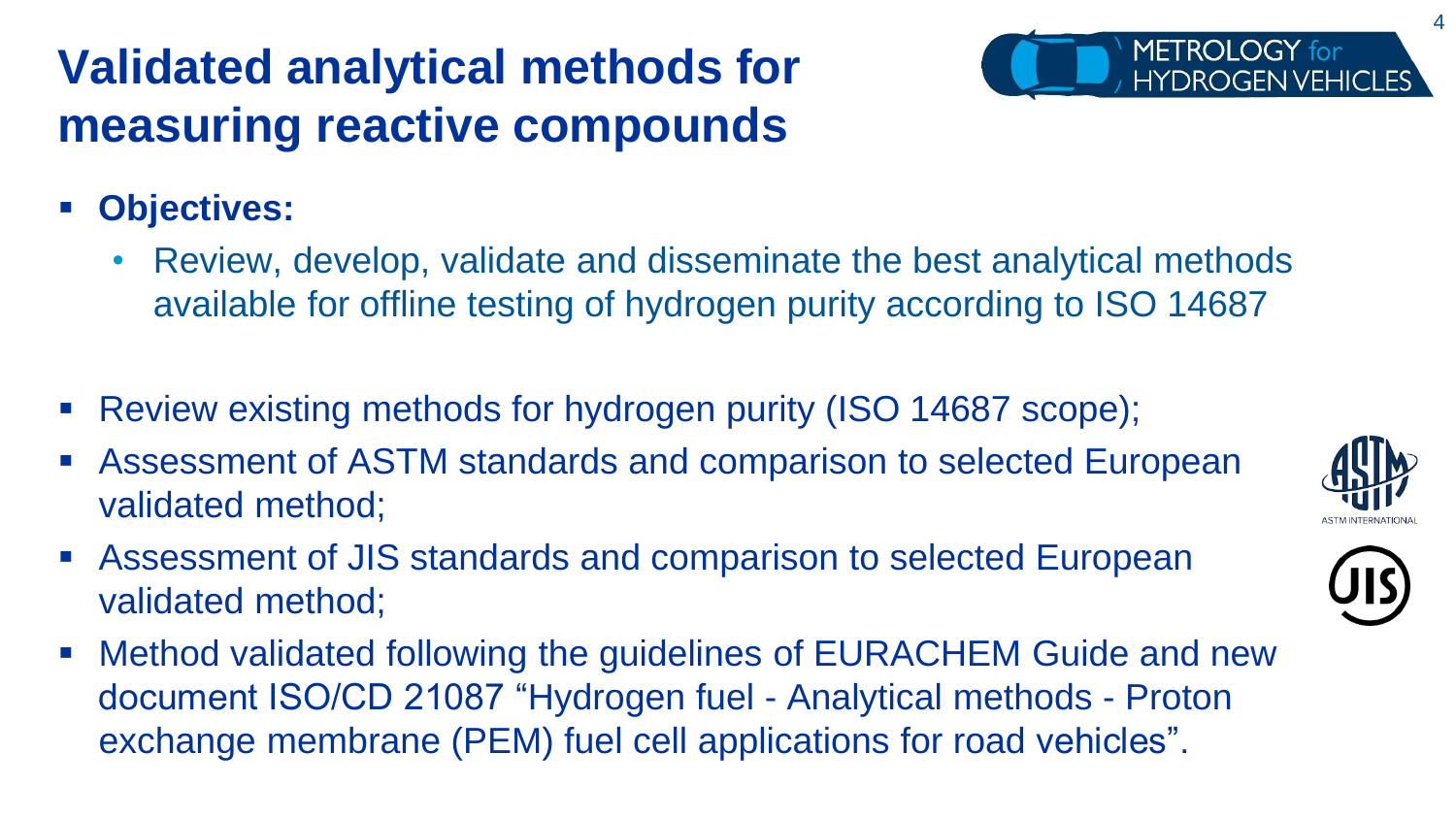### **Validated analytical methods for measuring reactive compounds**



- **Halogenated compounds: new method development and validation:** 
	- Selected halogenated compounds: Thermo desorption with gas chromatography and mass spectrometry (TD-GC-MS);
	- HCI (if possible  $Cl<sub>2</sub>$ ): Cavity ringdown spectroscopy (CRDS), Optical feedback cavity enhanced adsorption spectroscopy (OFCEAS), Ion chromatography (IC), pre-concentration with IC / electrolysis / ICP-MS.
- *NH<sub>3</sub>*, *CH*<sub>2</sub><sup>O<sub>2</sub></sub>, *CH*<sub>2</sub><sup>O</sup>: new method development and validation:</sup>
	- GC based method;
	- Fourier transform infrared spectroscopy (FTIR);
	- Impinger (possibly solid phase extraction) with IC, capillary electrophoresis;
	- $CH_2O_2$ ,  $CH_2O$ : OFCEAS and CRDS;
	- $NH_3$ ,  $CH_2O_2$ : Filter with IC.
- S*ulphur compounds*: new method development and validation:
	- $\cdot$  H<sub>2</sub>S: OFCEAS;
	- $H<sub>2</sub>S$  and mercaptans: pre-concentration with IC / electrolysis / ICP-MS.





Carbonyl sulphide Carbon disulphide Tert-butyl mercaptan, Tetrahydrothiophene, Methylmercaptan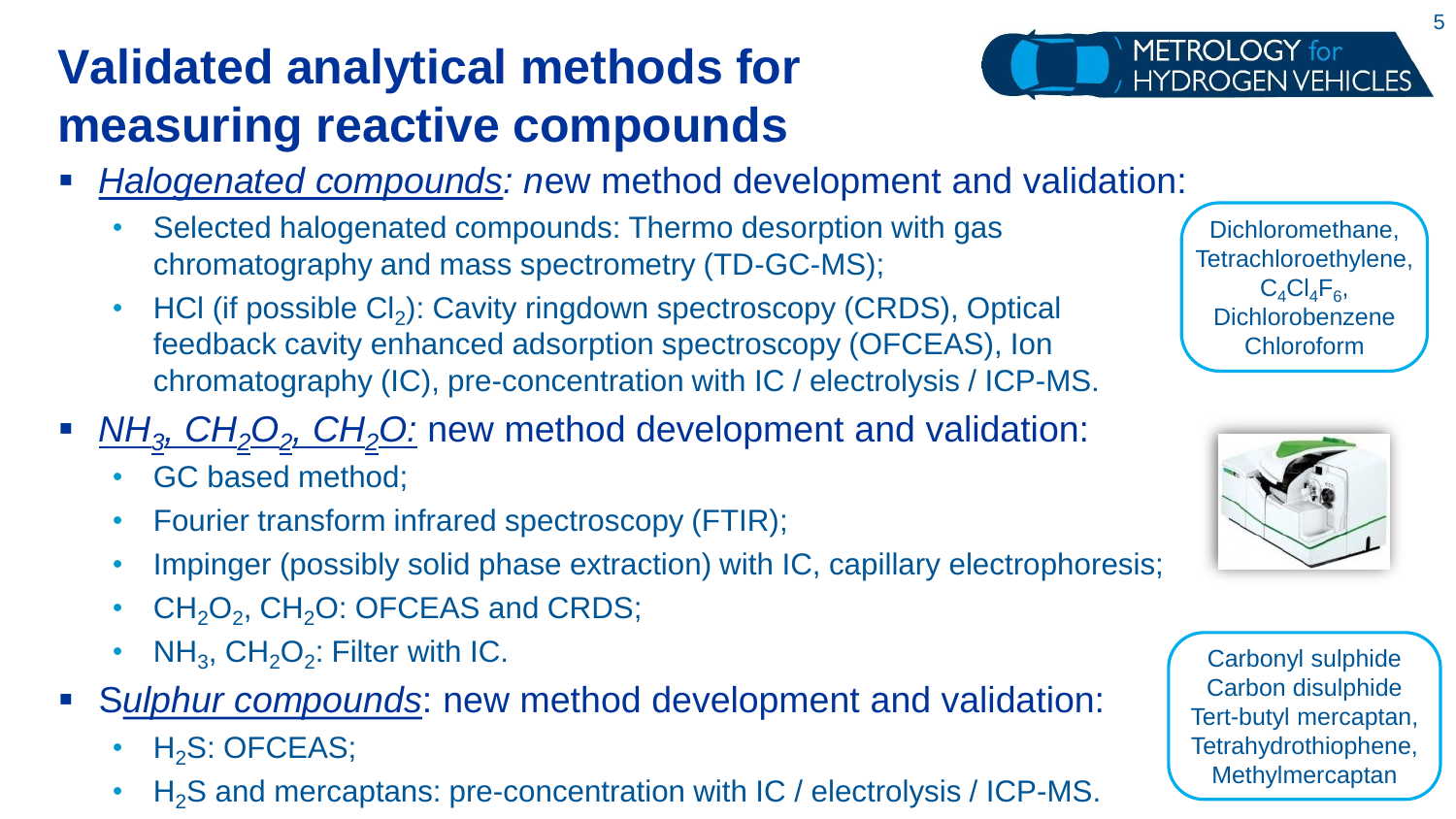#### **Validated analytical methods for measuring reactive compounds**

- Discussion:
	- Users of ASTM / JIS standards;
	- Important compounds with lack of analytical methods;
	- New analytical methods;
	- Method validation additional information (transfer of knowledge / process);
	- Relevance of the selected compounds for halogenated/sulphur compounds.



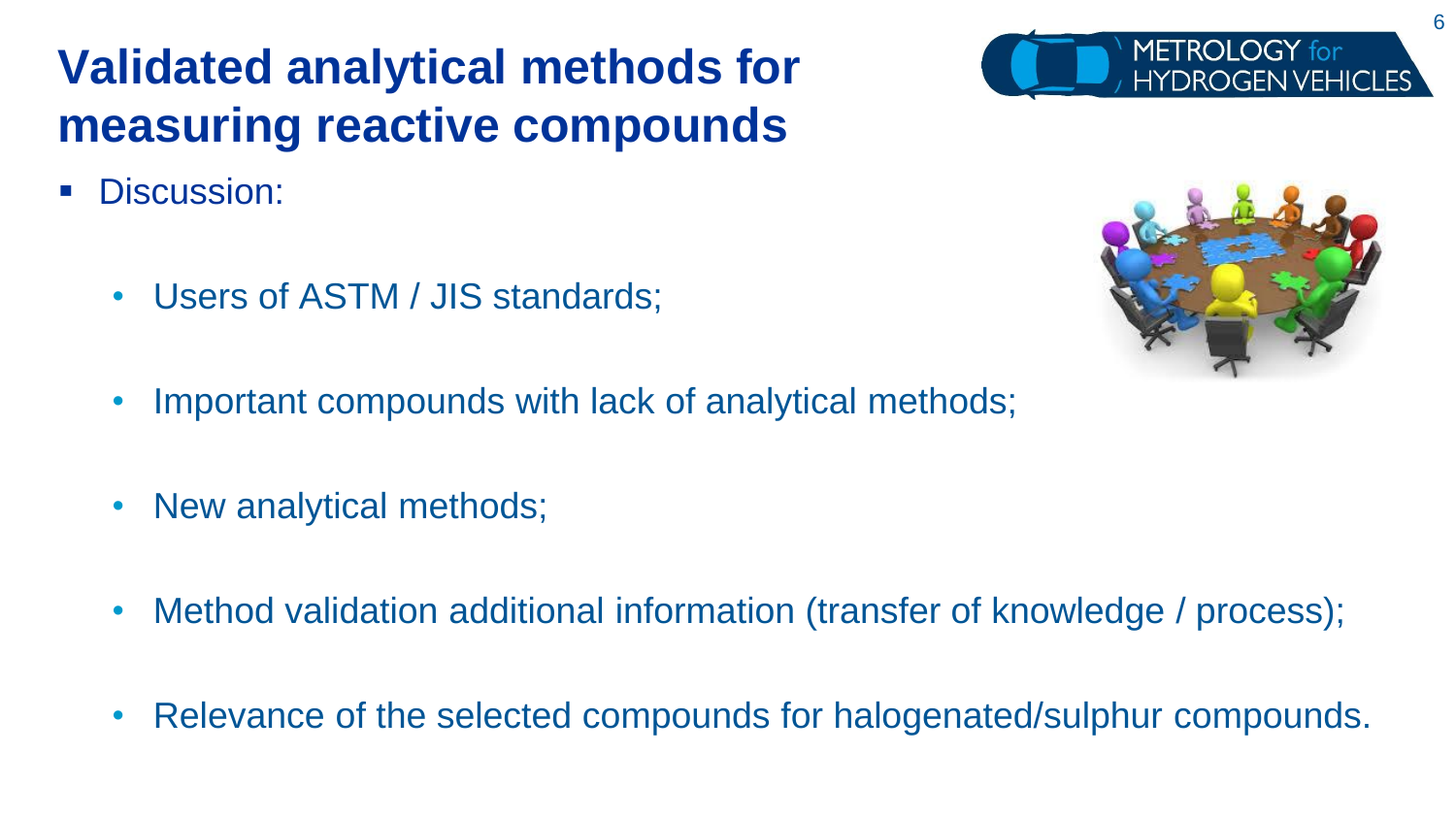#### **Validated methods for performing traceable measurement of particulates**

- **Objectives:** 
	- Good practice guide for handling and transporting filters for offline particulate sampling

7

METROLOGY for

- Good practice guide on the best approach for traceable gravimetric weighing of particulate filters
- Validate a method based on ASTM D7651-10;
- Validate appropriate type of filter;
- Assessment of environmental contamination on the results;
- Comparison online analysis by Tapered elements oscillating microbalance (TEOM) and optical particulate monitor (OPC).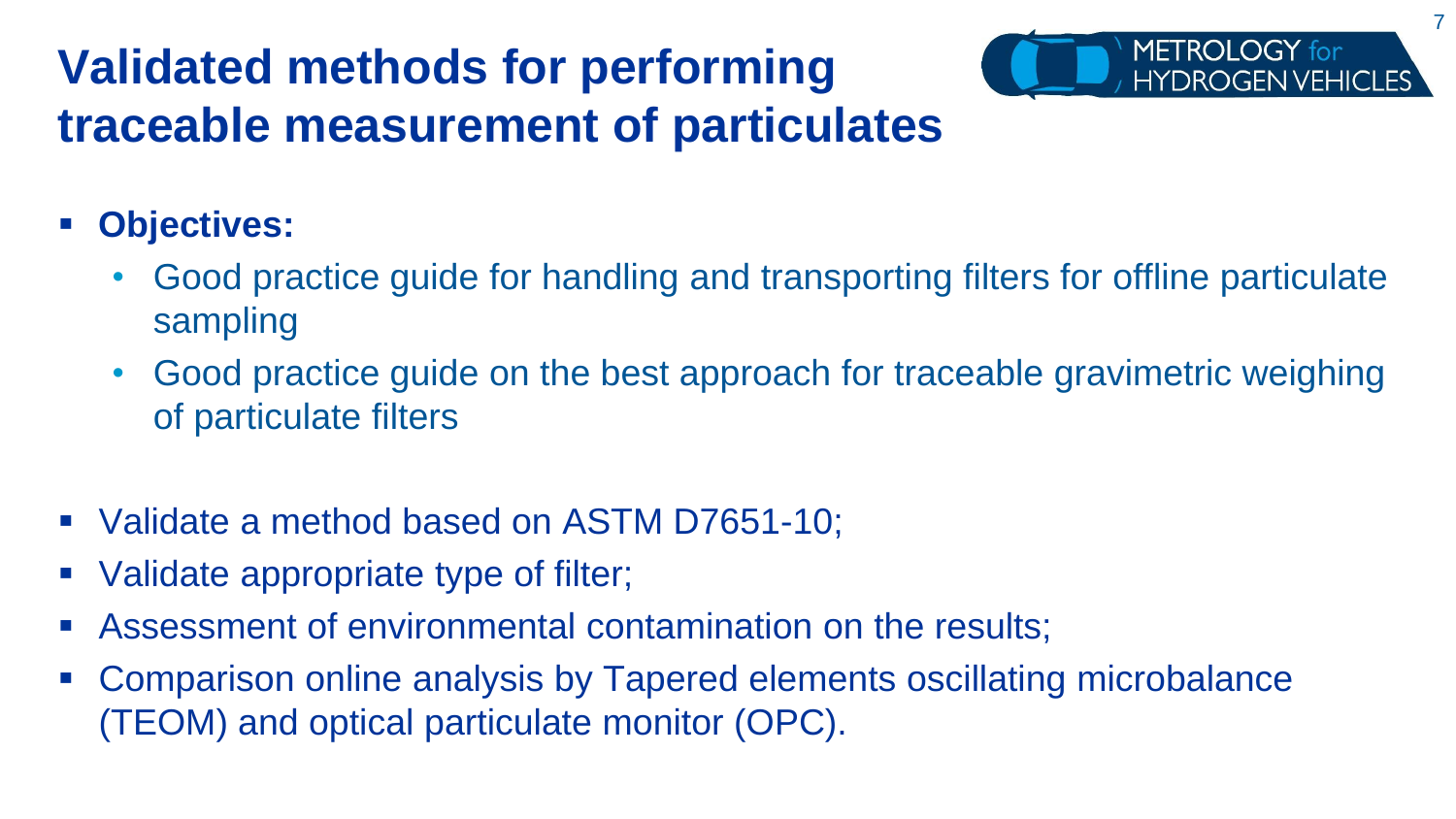# **Validated methods for performing traceable measurement of particulates**

- **Discussion**
- Current status of particulate analysis:
	- Technical points:
		- Appropriate equipment: online / offline measurement;
		- Pressure (sampling at 350/700 bar or from sampling cylinder);
		- Transport of filter;
		- Preparation of filter.
	- Measurement issues:
		- Negative mass;
		- Presence of contaminant (liquid, oil);
		- Artefact, interference.



METROLOGY for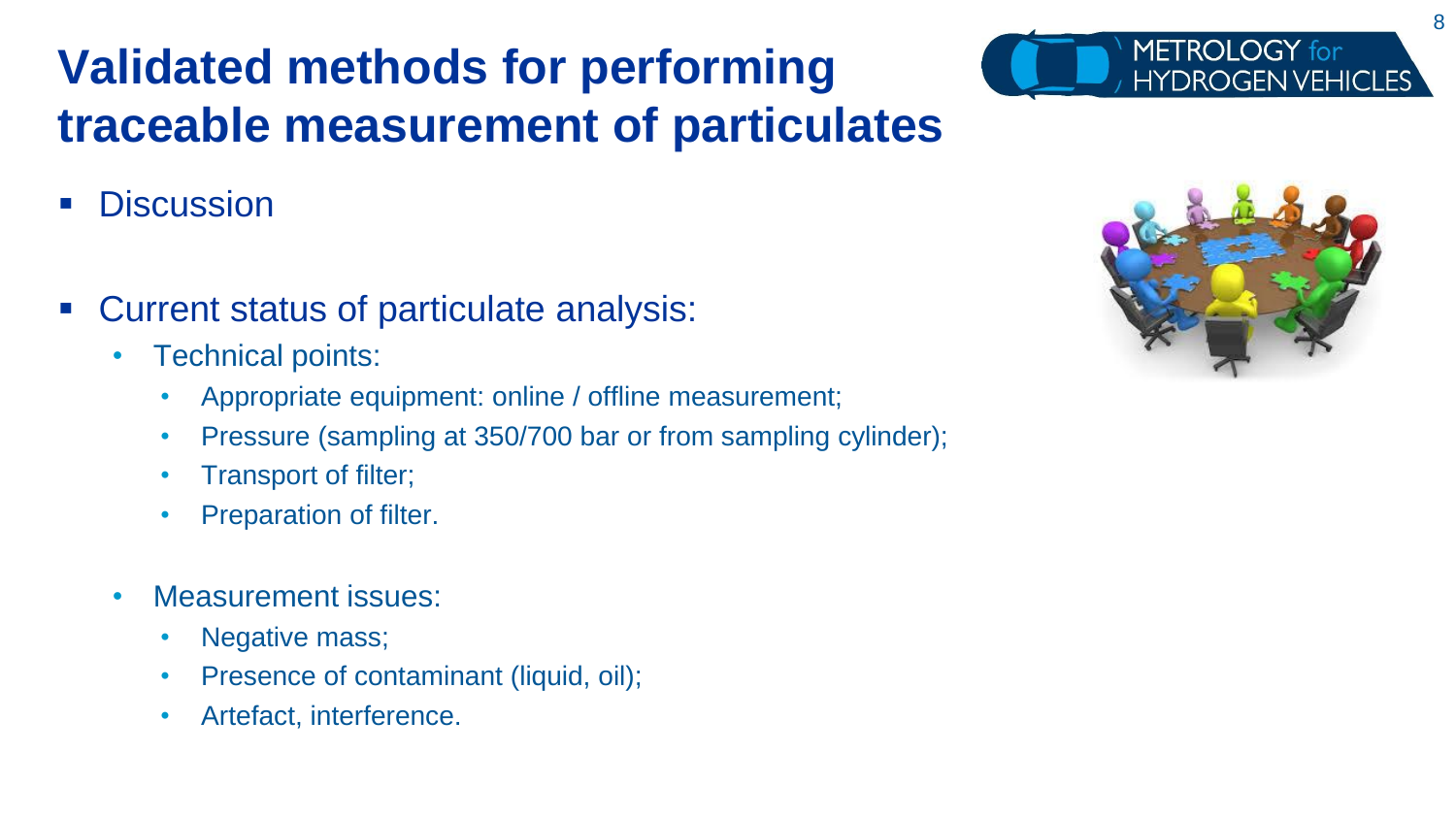### **Primary reference gas mixtures and dynamic reference standards for low level impurities in hydrogen**

- **Objectives:** 
	- Development of static gas mixtures with traceable reference values and uncertainties
	- Development of dynamic gas standards with traceable reference values and uncertainties
- Review of passivation treatments available for gas cylinders
- Primary reference gas mixtures:  $H_2O$ , HCl,  $C_4Cl_4F_6$  and one halogenated compounds
- Development of dynamic dilution system with dynamic reference value traceable to SI Critical orifices: sulphur compounds and ammonia Diffusion cells:  $CH<sub>2</sub>O$

METROLOGY for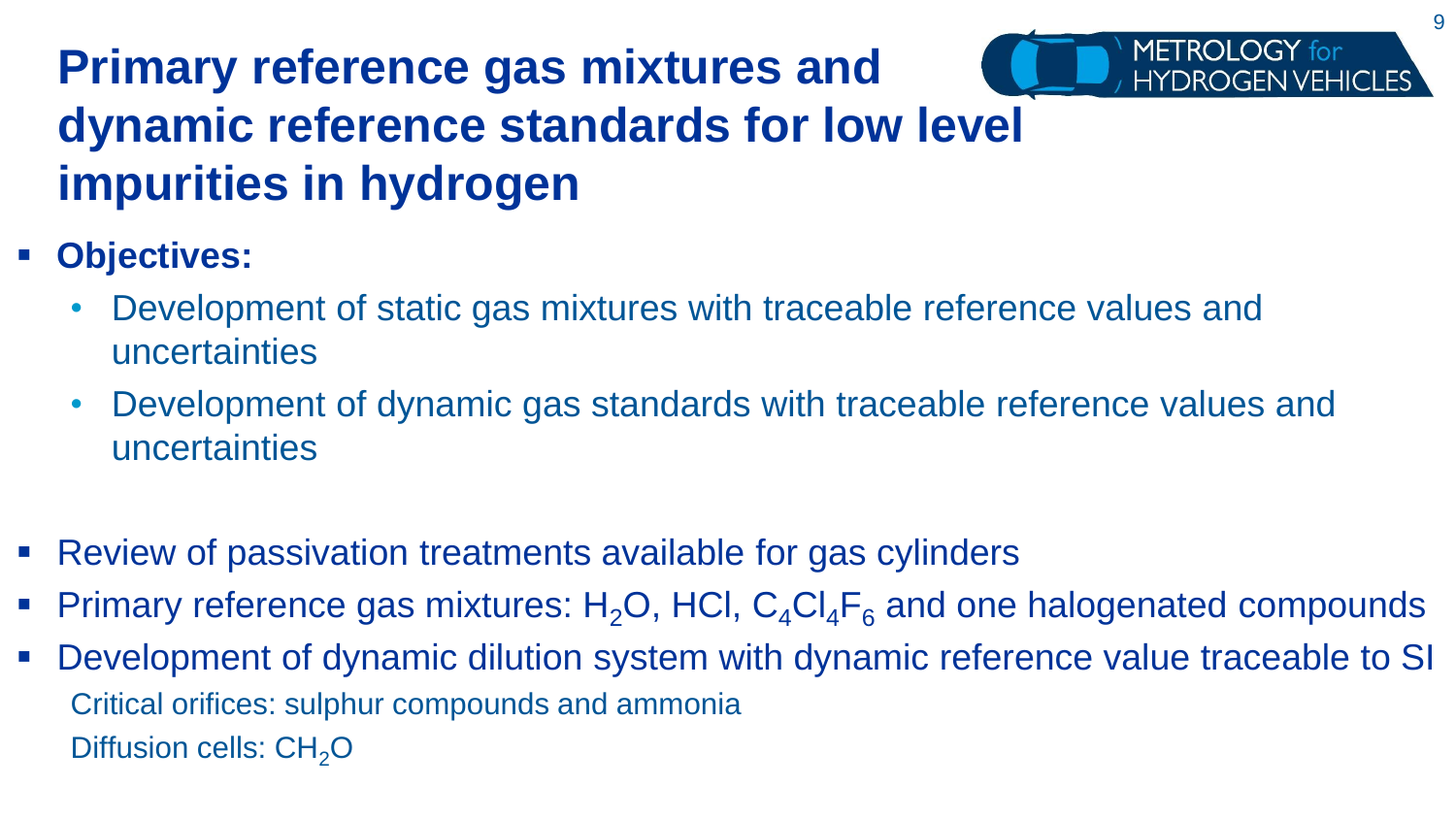### **Primary reference gas mixtures and dynamic reference standards for low level impurities in hydrogen**

Discussion:



**HYDROGEN VEHICLES** 

METROLOGY for

- Passivation of cylinder known (i.e. Sulfinert / Silconert2000 / spectraseal / Performax);
- Type of dynamic dilution system used;
- Calibration gas
- Water vapour reference standards (amount fraction and stability)
- Interest in PRM/PRGM for dilution system
	- Amount fraction: 100 times the ISO 14687 threshold
	- Volume of gas

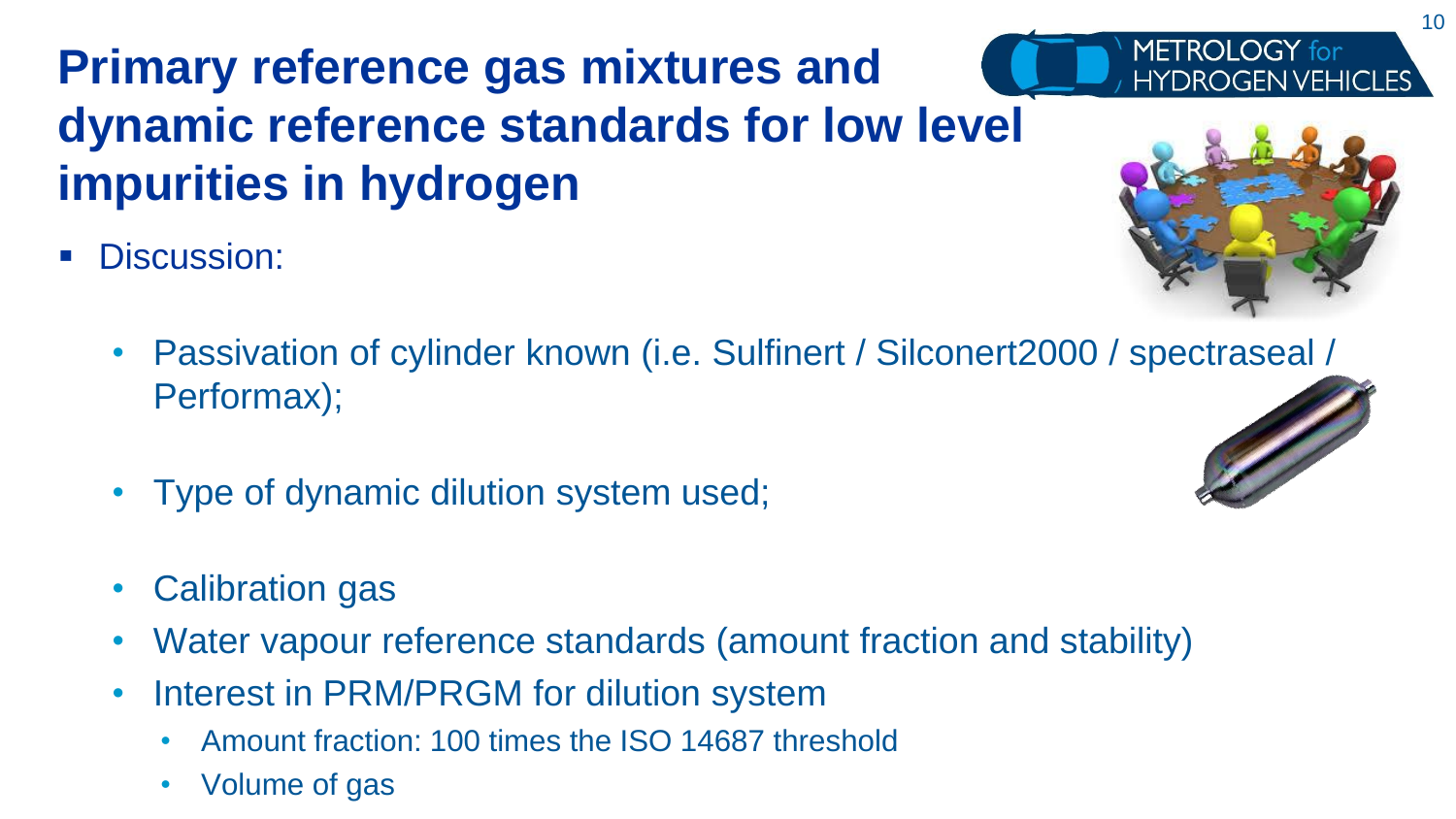## **Optimisation of impurity enrichment devices**



- **Objectives:** 
	- Develop a hydrogen impurity enrichment device capable of concentrating low level impurities including hydrogen sulphide;
	- Define operating conditions and membrane to achieve an enrichment of factor 100
	- Demonstrate the technique capability on real sample with uncertainty budget
- Choice of membrane;
- Achievable amount fraction;
- **Tracer: Krypton**
- Instrument for final measurements: GC-MS

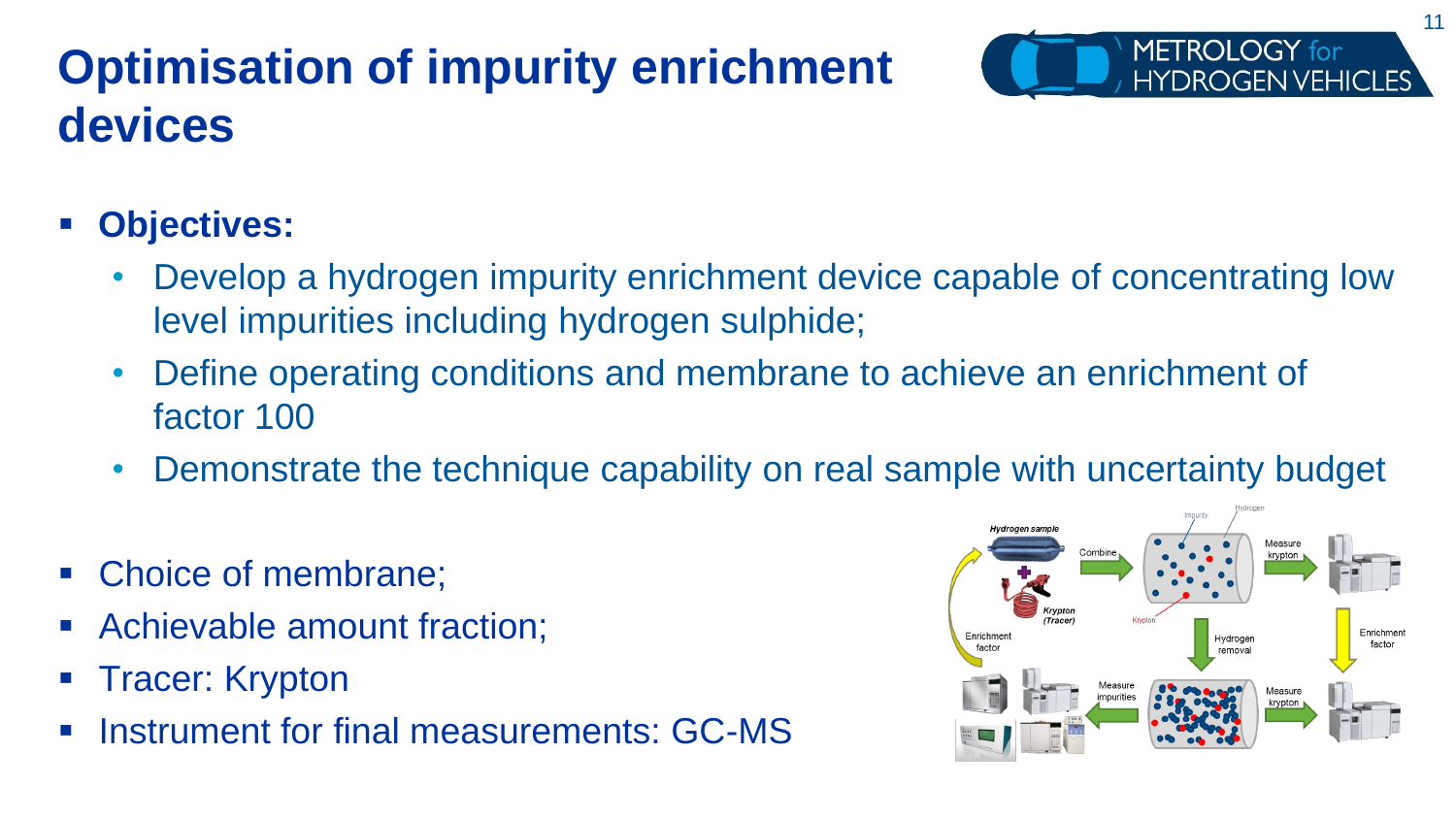# **A cost efficient offline system for ISO 14687 purity analysis**



- Design a system to perform offline measurement of all impurities in ISO 14687 by combining several analyser into one unique system
- Reduce CAPEX by 30%, unbiased, relative expanded uncertainty below 20%
- Guideline on how to implement the cost-efficient offline system with the good practice for calibrating the instruments
- Review existing analytical methods (including cost, accuracy), existing laboratory position and equipment
- Selection of the most suitable techniques;
- Design of the coupling system between instruments;
- Development, testing and validation using traceable standards



METROLOGY for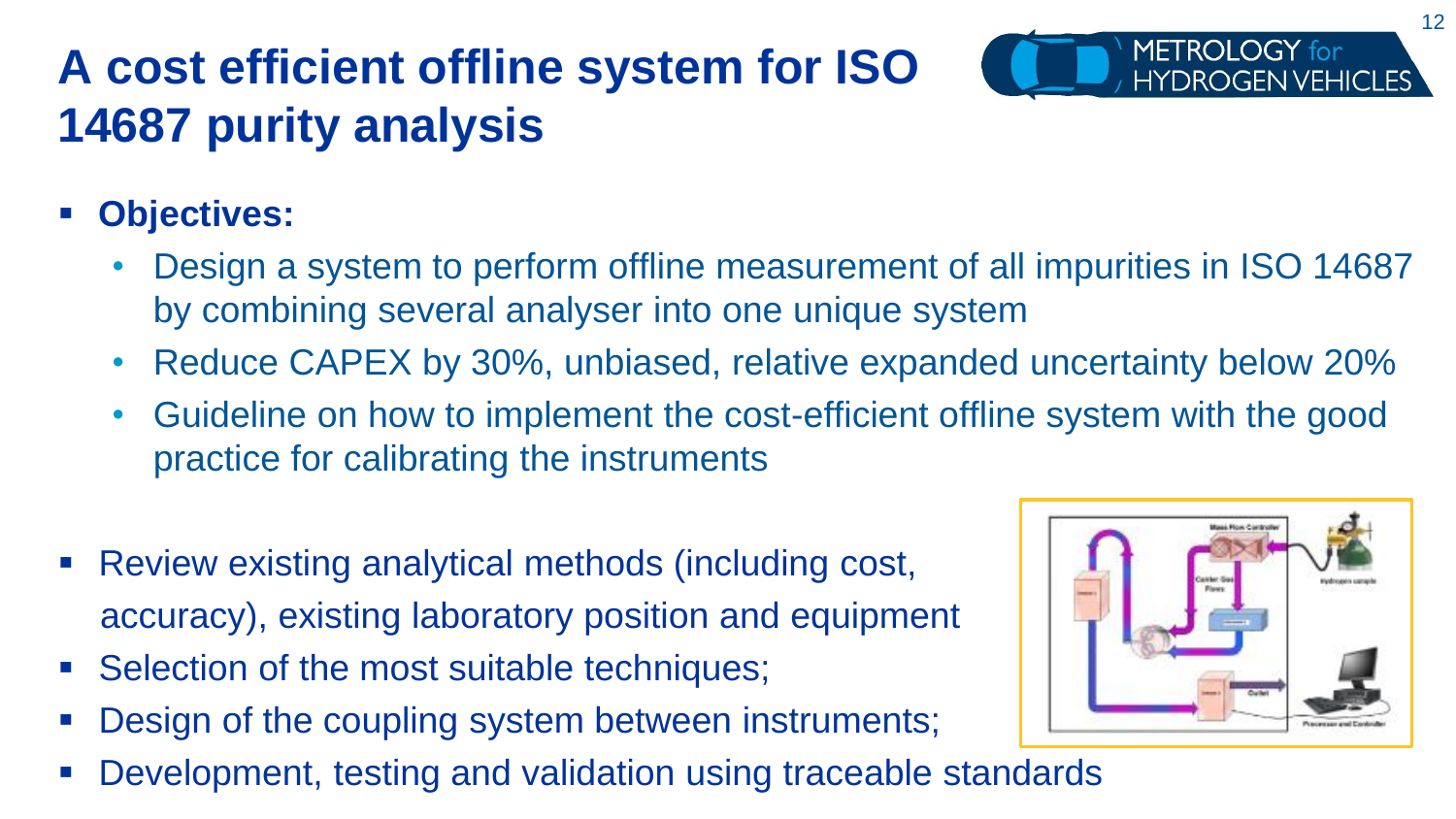## **A cost efficient offline system for ISO 14687 purity analysis**

- **Discussion** 
	- Future users (end users, quality/process control)
	- Analytical instruments already available

#### • Requirements:

- Cost of the system:  $< 250k \in -350k \in -400k \in$
- Parameters: full ISO 14687; reduced list (10 13 compounds); short list (4-7 compounds)
- Delay to report results: 1 day 1 week 2 weeks
- Uncertainty: <  $5\% 10\% 25\%$
- sample volume: < 10 litres < 30 litres < 100 litres





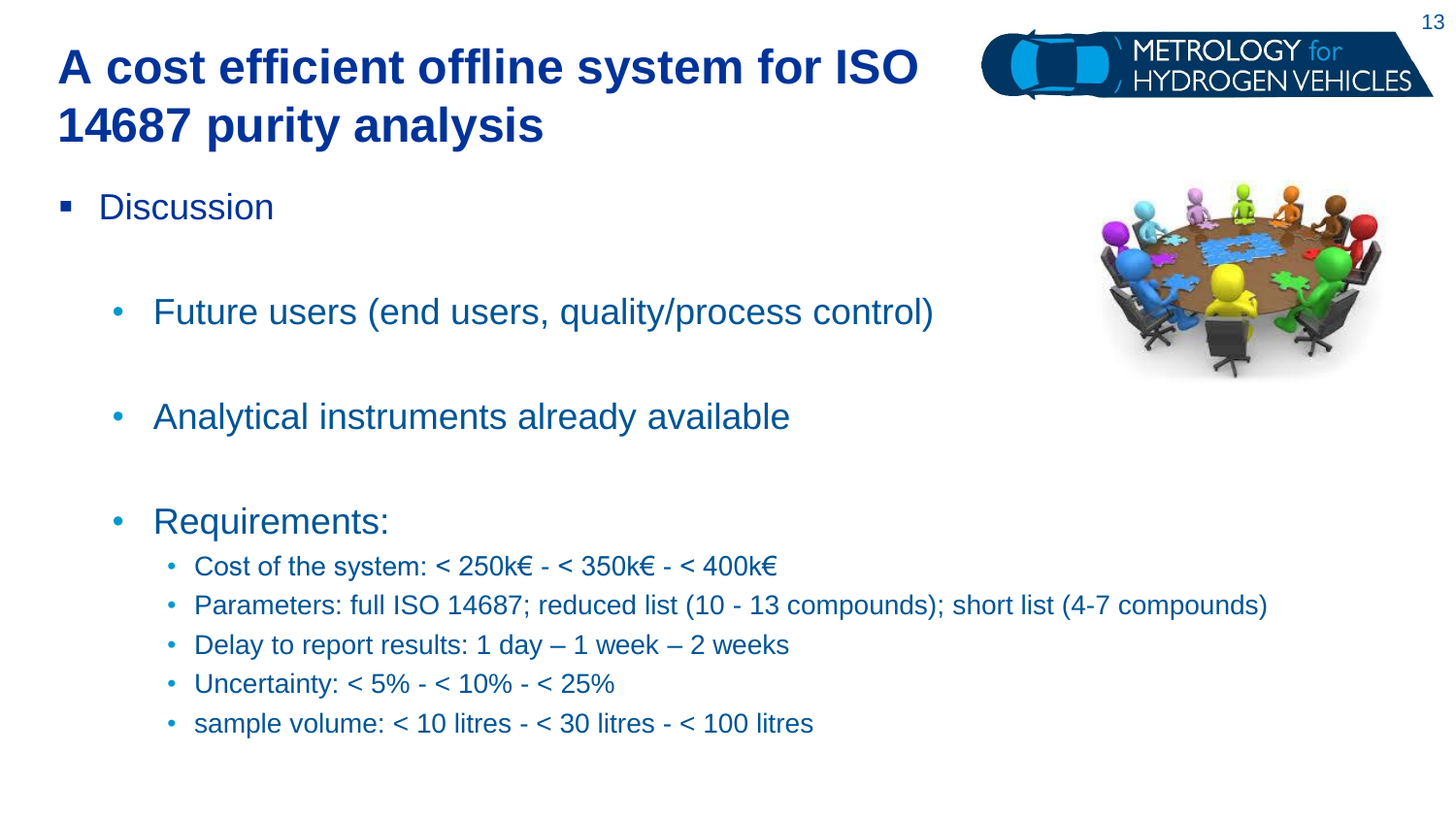#### **Interlaboratory comparison for ISO 14687 hydrogen measurements**



- **Objectives:** 
	- Organise an interlaboratory comparison for more than 8 laboratories on CO,  $H_2S$ , O<sub>2</sub> and  $H_2O$
- Design the interlaboratory comparison;
- Select the participants;
- Prepare, validate and ship the samples;
- Participants performed measurements;
- Data evaluation and interlaboratory comparison meeting and feedback;
- Report on the *results of the interlaboratory comparison for offline hydrogen purity analysis with conclusions on the participant agreement and recommendations for future improvements.*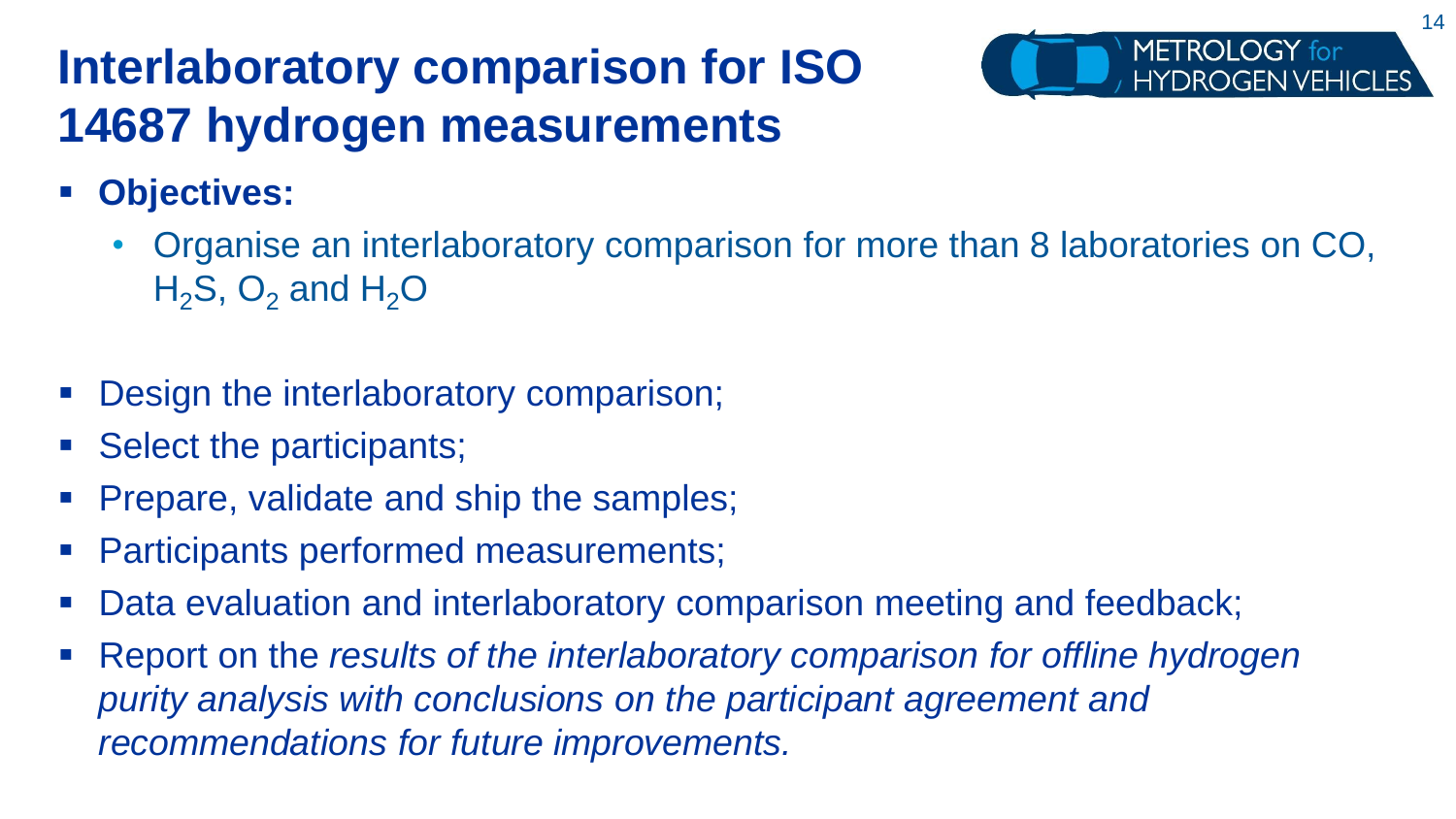# **A cost efficient offline system for ISO 14687 purity analysis**

- **Discussion** 
	- Number of participants: limited to 12
	- Selection of participants?
	- List of compounds, target amount fraction and cylinder type (valve, volume, pressure)
	- Delay to perform analysis: < 8 weeks
	- Possibility to keep intercomparison sample: yes/No
	- Anonymous?



|                  | amount fraction [µmol/mol] |
|------------------|----------------------------|
| CO               | $0.1 - 1.0$                |
| $H_2S$           | $0.02 - 0.5$               |
| $\mathrm{O}_2$   | $1 - 10$                   |
| H <sub>2</sub> O | $1 - 10$                   |



METROLOGY for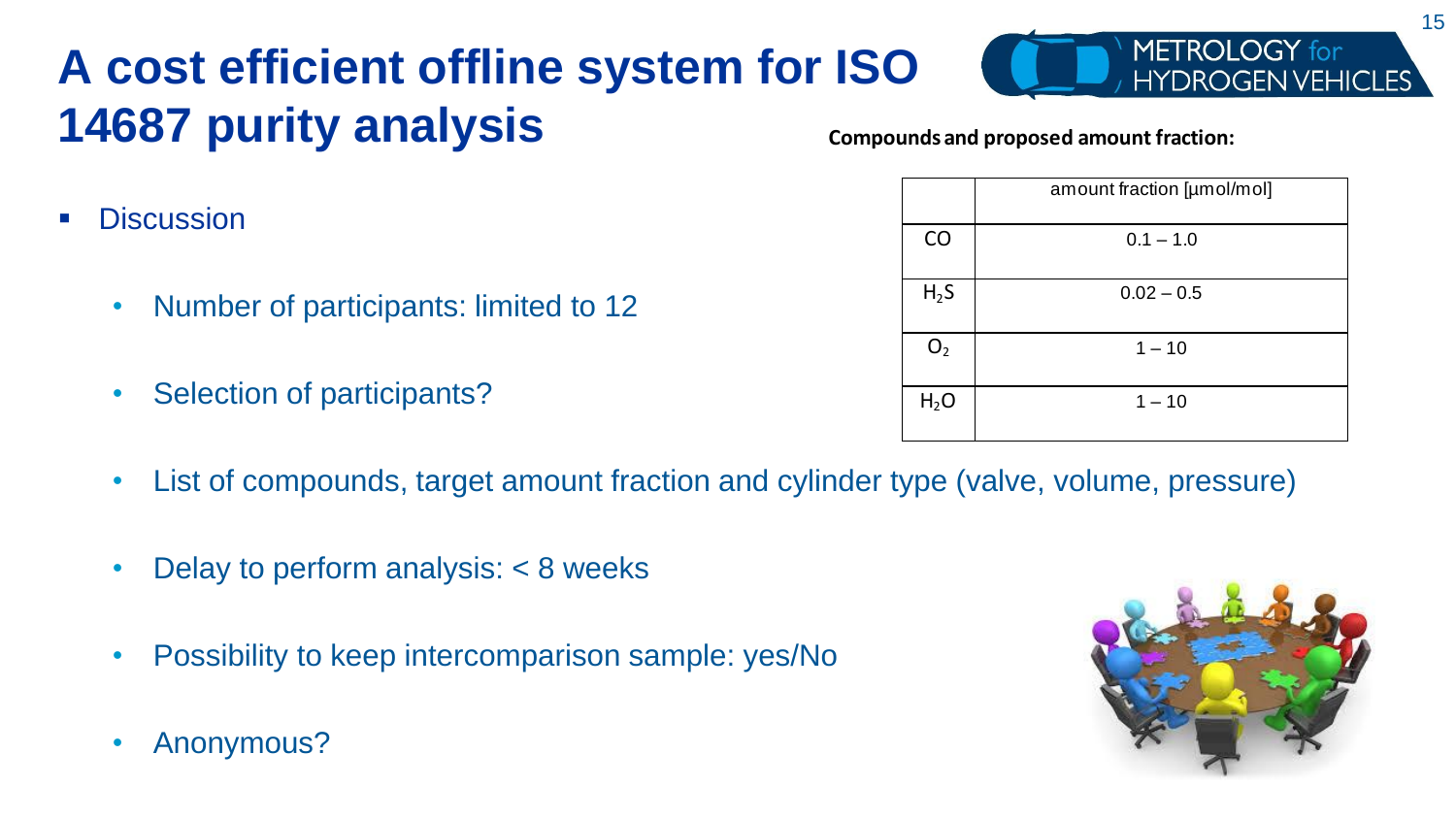#### **Project Team**